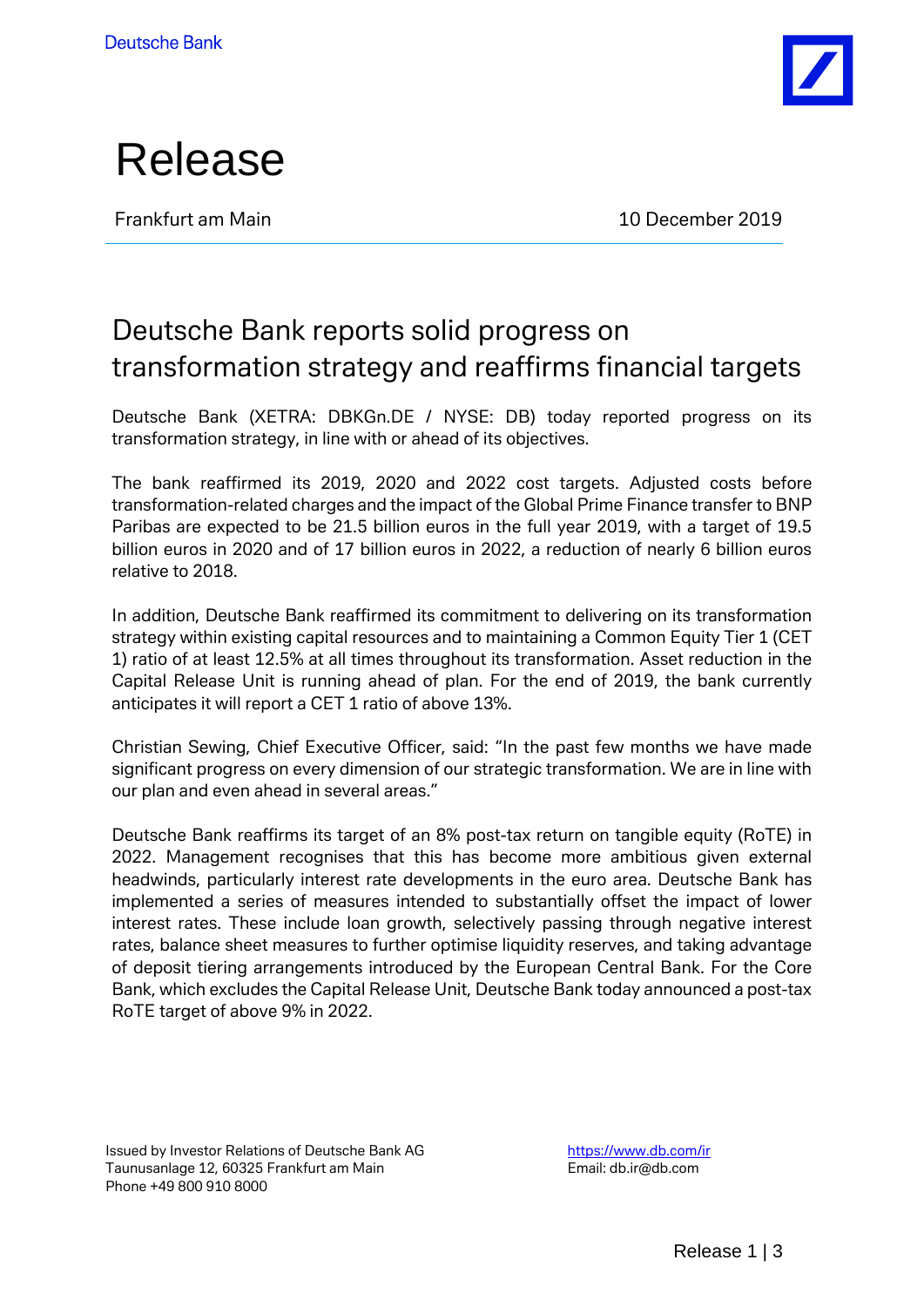Management anticipates that the interest rate environment will primarily impact the outlook for returns in the Private Bank and Corporate Bank in the mid-term. However, revenue growth in the Investment Bank is currently expected to partially offset this impact together with improvements in Corporate & Other.

Deutsche Bank is pleased with Investment Bank revenues in the fourth quarter to date, especially in the Fixed Income and Currencies Sales & Trading business where revenues are above the prior year period.

Christian Sewing, Chief Executive Officer, added: "Making a strong start to our unprecedented transformation was all important. Clients, regulators and our own people have all voiced their firm support for the path we have embarked upon. This support will help us progress our transformation in a disciplined manner."

For further information please contact:

Deutsche Bank AG Investor Relations +49 800 910-8000 (Frankfurt) +44 20 7541-4100 (London) db.ir@db.com

Media Relations

Sebastian Kraemer-Bach Christian Streckert Phone: +49 69 910 43330 Phone: +49 69 910 38079 E-mail: [sebastian.kraemer-bach@db.com](mailto:sebastian.kraemer-bach@db.com) E-mail: [christian.streckert@db.com](mailto:christian.streckert@db.com)

Charlie Olivier Phone: +44 20 7545 7866 E-mail: charlie.olivier@db.com

An Investor Deep Dive will take place today, Tuesday, 10 December 2019, at 13.00 CET. This conference will be broadcast via internet: [www.db.com/i](http://www.db.com/)r

This release contains forward-looking statements. Forward-looking statements are statements that are not historical facts; they include statements about our beliefs and expectations and the assumptions underlying them. These statements are based on plans, estimates and projections as they are currently available to the management of Deutsche Bank. Forward-looking statements therefore speak only as of the date they are made, and we undertake no obligation to update publicly any of them in light of new information or future events.